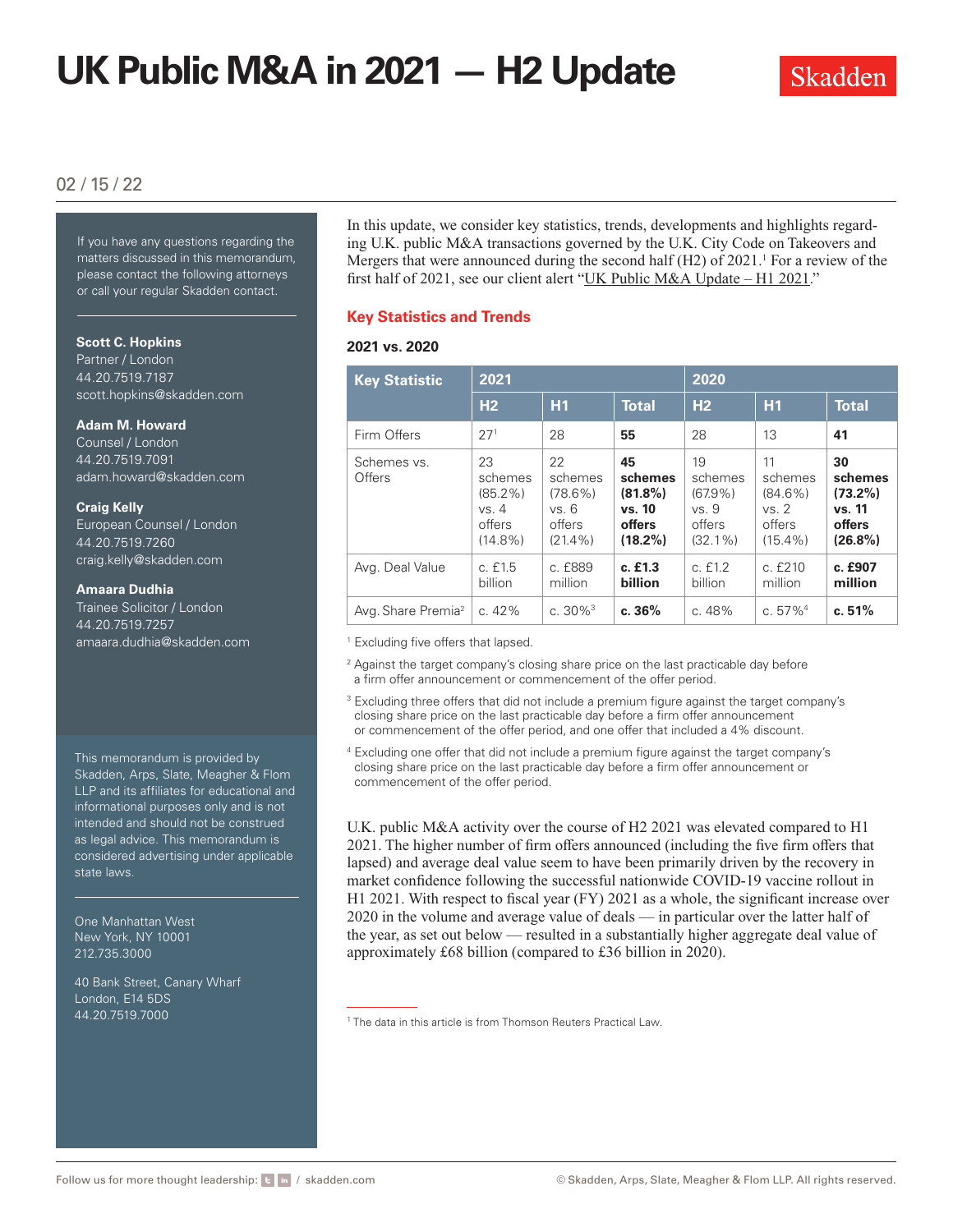# **UK Public M&A in 2021 — H2 Update**

| <b>Deal Values</b> |  |
|--------------------|--|
|                    |  |

| <b>Deal Value</b>         | <b>Number of Deals (and Percentage of Total)</b> |                |                |                |               |                |
|---------------------------|--------------------------------------------------|----------------|----------------|----------------|---------------|----------------|
|                           | 2021                                             |                |                | 2020           |               |                |
|                           | H2                                               | H1             | <b>Total</b>   | H <sub>2</sub> | H1            | <b>Total</b>   |
| £0-£250 million           | $8(29.6\%)$                                      | 13 (46.4%)     | $21(38.2\%)$   | 10 (35.7%)     | 10 (76.9%)    | 20 (48.8%)     |
| £251 million-£500 million | 5(18.5%)                                         | $3(10.7\%)$    | $8(14.5\%)$    | $1(3.6\%)$     | $2(15.4\%)$   | $3(7.3\%)$     |
| £501 million-£1 billion   | $3(11.1\%)$                                      | $5(17.9\%)$    | $8(14.5\%)$    | $8(28.6\%)$    |               | $8(19.5\%)$    |
| $f1$ billion +            | $11(40.7\%)$                                     | 7(25%)         | 18(32.7%)      | $9(32.1\%)$    | $1(7.7\%)$    | $10(24.4\%)$   |
| Aggregate Value           | c. £47 billion                                   | c. £21 billion | c. £68 billion | c. £34 billion | c. £2 billion | c. £36 billion |

As compared to H1 2021, in H2 2021 we saw even higher deal values, with 11 transactions (or 40.7% of all offers) valued at above £1 billion (excluding two firm offers that lapsed). H2 2021 had a lower number of deals valued at below £500 million, coming in at 13 (or 48.1% of all deals) compared to 16 (or 57.1% of all deals) in H1 2021. The number of deals valued at over £1 billion in FY 2021 came in at almost double that of FY 2020, with 18 deals (or 32.7% of all deals), including two that

lapsed. This shows that the upward trajectory of higher deal values that we recognised at the end of H1 2021 (as compared to H1 2020) maintained its momentum towards the end of the year. The higher deal values are attributable to the significant amount of capital awaiting investment, driven by the participation of multiple consortium members in deals as well as the availability of funds to private equity and sovereign wealth funds.

# **Industry Breakdown**

| <b>Industry Sector</b>                                                 | H <sub>2</sub> 2021<br>$(1/7/2021 - 31/12/2021)$ | H1 2021<br>$(1/1/2021 - 30/6/2021)$ |
|------------------------------------------------------------------------|--------------------------------------------------|-------------------------------------|
| Technology (Computer and Electronic<br>Equipment) / Telecommunications | $3(11.1\%)$                                      | 4 (14.3%)                           |
| Media                                                                  | $2(7.4\%)$                                       | 0                                   |
| Mining, Metals and Engineering                                         | $1(3.7\%)$                                       | $2(7.1\%)$                          |
| Oil, Gas and Chemicals                                                 | $\Omega$                                         | $1(3.6\%)$                          |
| Pharmaceutical, Biotechnology and Health Care                          | $2(7.4\%)$                                       | 4 (14.3%)                           |
| Retail                                                                 | 4 (14.8%)                                        | $1(3.6\%)$                          |
| Travel / Leisure                                                       | $3(11.1\%)$                                      | $1(3.6\%)$                          |
| Other*                                                                 | 12 (44.4%)                                       | 15 (53.6%)                          |

\* Including the following sectors: Aerospace and defence; automobiles and transportation; construction and industrials; financial; food and beverage; personal, household and leisure goods; real estate; support services and utilities.

As recognised above with respect to the elevated U.K. public M&A activity in FY 2021 continuing all the way to the end of the year (as well as the larger number of higher-value deals in H2 2021), the global COVID-19 vaccine rollout may have had an impact on the increased deal activity in the travel and leisure sector, which saw three deals (or 11.1% of all deals) in H2 2021,

up from one (or 3.6% of all deals) in H1 2021. The retail sector also saw a sizeable increase in deals, with four (or 14.8% of all deals) in H2 2021 compared to one (or 3.6% of all deals) in H2 2021. That increase may also reflect confidence in the steady recovery of both of these sectors in the wake of the pandemic, as restrictions begin to ease.